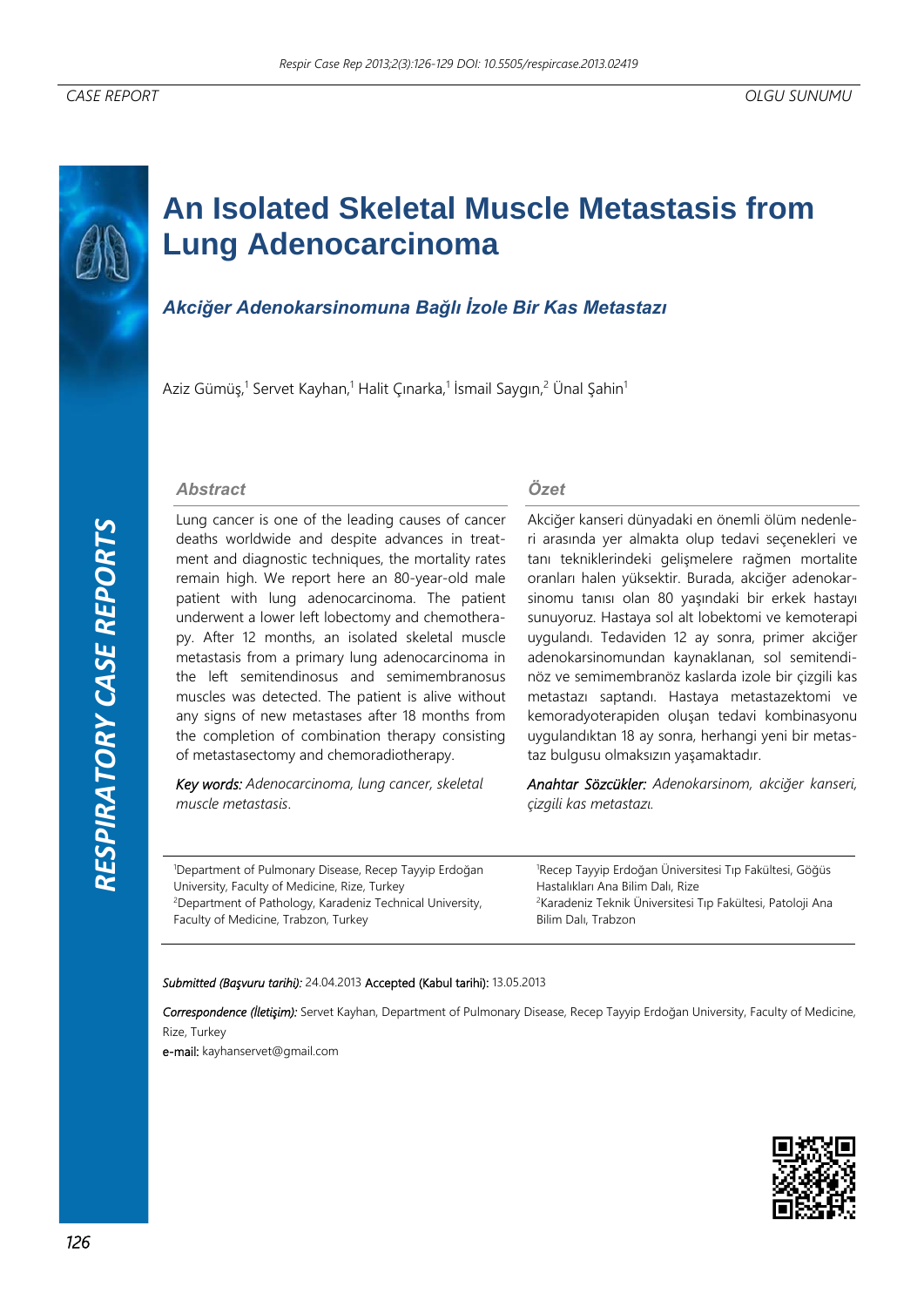Cancer is a major public health problem in the world. Despite improved diagnostic methods, and advanced therapeutic modalities including surgery, chemotherapy, and radiotherapy, survival rates remain low. Lung cancer remains the leading cause of cancer-related death in the United States, accounting for 28% of all cases and 5-year combined survival rates for all stages of lung cancer are at 16% (1). Lung cancer metastasize via hematogenous or lymphatic ways commonly to bone, brain, adrenal glands and liver which are rich in capillary vasculature. Isolated metastasis to skeletal muscle originated from non-small cell lung cancer is extremely rare phenomenon, we report here an 80 year-old male patient with lung adenocarcinoma presented with a single metastasis located in semimembranous and semitendinous muscles after one year from a curative therapy. This is a unique case in the literature.

### CASE

An 80-year-old man with a 43 year smoking history presented with cough and weight loss. A chest radiograph revealed a well-defined opacity in the left hilar region (Figure 1). A contrast enhanced computed tomography (CT) scan was performed which showed a 3x3 cm sized mass in the left lower lobe that did not involve the mediastinal structures (Figure 2). The stage of the patient was in T2N0M0 stage during diagnosis. He underwent left lower lobectomy and 2 cycles of chemotherapy with cisplatin and docetaxel regimen. After 12 months from surgery, he admitted to clinic with painful, solid palpable mass and well circumscribed swelling located at the back of the thigh. Magnetic resonance imaging (MRI) revealed 3x2.5 cm diameter mass in left semimembranous and semitendinous muscles (Figure 3 and 4). Positron emission computed tomography (PET-CT) revealed an isolated metastasis with a 9.5 SUV max value in same region correlated with MRI results (Figure 5) Incisional biopsy was performed and a final histological diagnosis of the tumor was skeletal muscle metastasis of primary lung adenocarcinoma (Figure 6 and 7). The patient underwent metastasectomy by orthopedic surgery and subsequently 4 cycles of chemotherapy with cisplatin and docetaxel was performed. Regional 40 Gy radiotherapy was given in 15 fractions to reduce the risk of local regional tumor relapse. This patient is alive 18 months after completion of therapy without any signs of new metastases.



*Figure 1: A chest radiograph revealed a well-defined opacity in the left hilar region (arrow).* 



*Figure 2: A contrast enhanced computed tomography (CT) scan was performed which showed a 3x3 cm sized mass (arrow) in the left lower lobe that did not involve the mediastinal structures.* 

#### **DISCUSSION**

Lung cancer is the main cause of cancer related deaths. During the first diagnosis and treatment period, most of the patients with lung cancer already have some kind of metastasis. Lung cancer metastasize via hematogenous or lymphatic ways commonly to bone, brain, adrenal glands and liver which are rich in capillary vasculature. Although muscle tissue makes up approximately half of total body weight, metastatic extension to the skeletal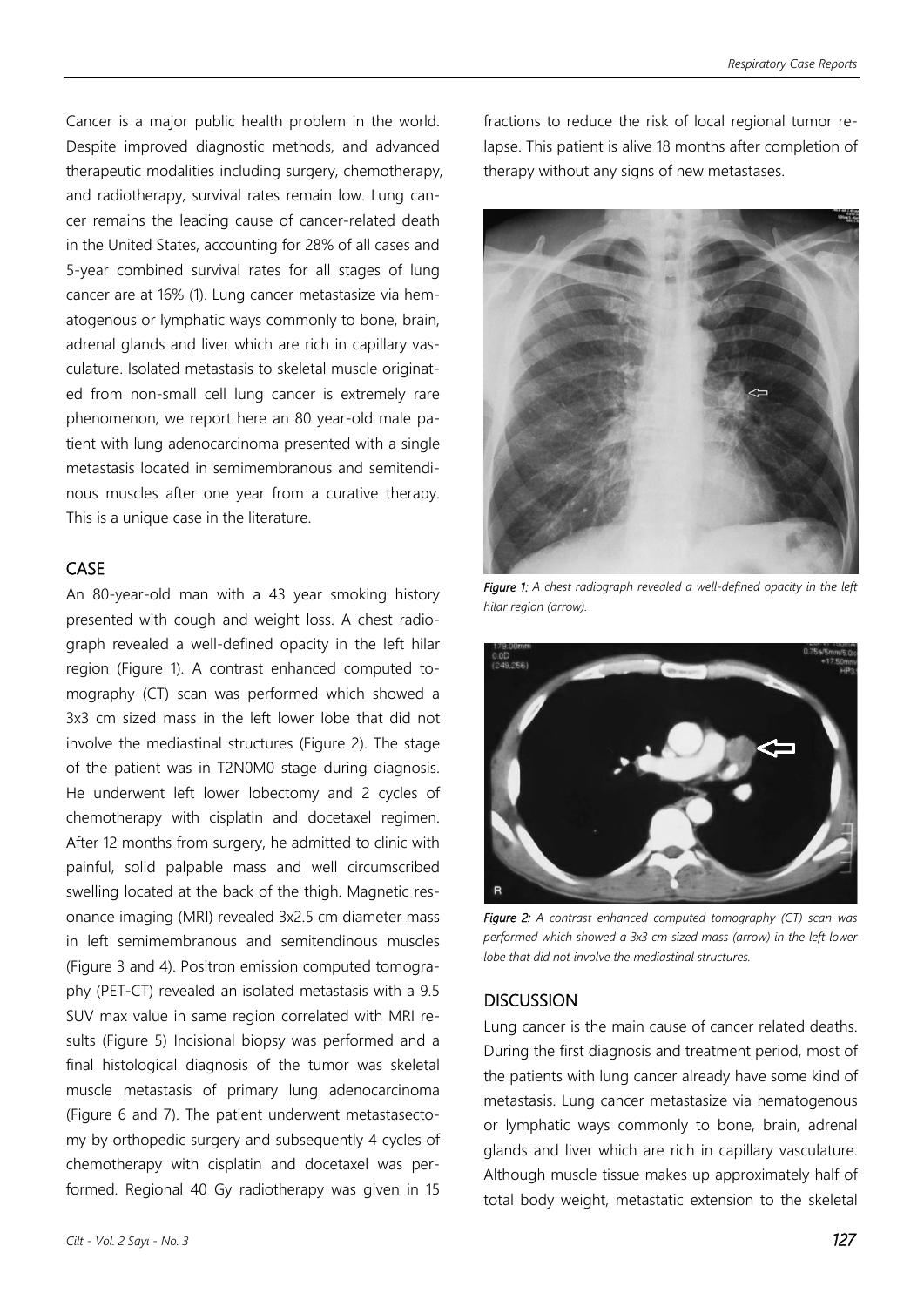muscle is an exceptional event in neoplasms, with an incidence of 0.8 to 1.5% in autopsy series (2-5).

Lung cancer seems to be the underlying primary cancer in most of these cases. Skeletal muscle is resistant to tumoral invasion (6). Isolated metastasis to skeletal muscle from a primary lung cancer is extremely rare. There are a few reports described in the literature. Muscular contractile actions, lactic acid accumulations and protease inhibitors affect the blood flow and inhibit the growth of tumor cells in the muscles and this may contribute to the rarity of this phenomenon (7).



*Figure 3: Longitudional section of magnetic resonance with weighted sequence in T2 that shows a large heterogeneous mass (3×2.5 cm) at the origin of semitendinous and semimembranous muscles of the left thigh, corresponding to a metastasis in the skeletal muscle (arrow).* 



*Figure 4: Axial section of magnetic resonance with weighted sequence in T2 that shows the metastatic mass (3×2.5 cm) in semitendinous and semimembranous muscles (arrows).* 

Skeletal muscle metastasis is deep in location and the most frequent presentation of muscular metastasis is pain and local swelling as demonstrated in our patient (8). Advanced radiological techniques such as MRI, PET-CT and histological confirmations are necessary for skeletal muscle metastasis in clinical suspicions. Even if surgically treated, most of the patients with intramuscular metastasis die within a year. Treatment modalities including combination or any of radiotherapy, chemotherapy and metastasectomy often provides palliation only (8).



*Figure 5: PET-CT revealed an isolated metastasis with a 9.5 SUV max value at the back of the left thigh region.* 

This case highlights the importance of histologic diagnosis despite clinical and radiologic findings supportive of soft tissue sarcomas. In addition, recurrence after resection of non-small cell lung carcinoma is generally associated with a poor prognosis and this case report